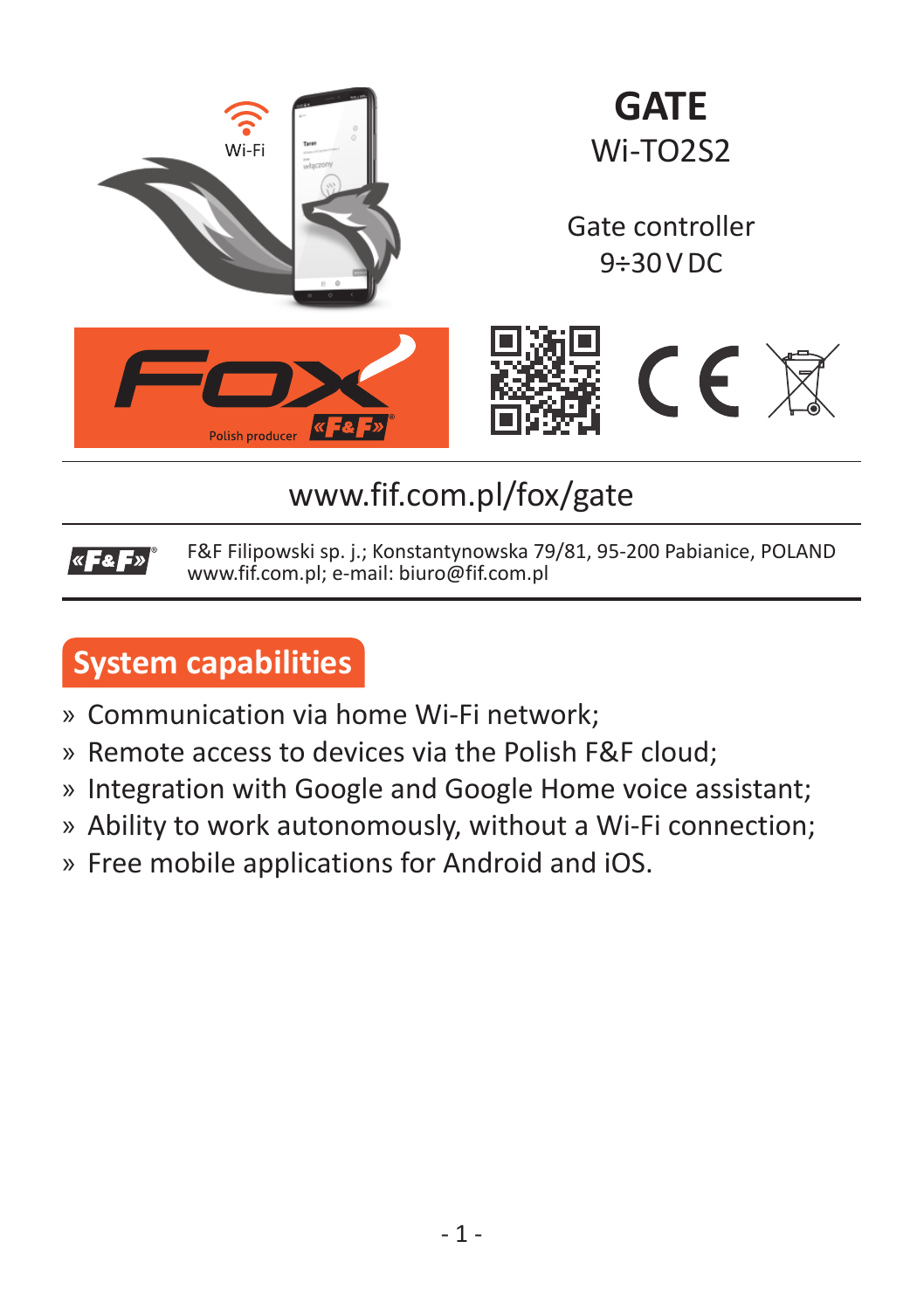# **Properties**

- » Designed for integration with any gate drive system;
- » Ability to control gate, two gates or a gate and a wicket;
- » Support for two local inputs enabling:
	- opening/closing a gate or wicket;
	- connection of gate or wicket opening/closing sensors;
- » REST API support enabling integration of the controller also with other home automation systems:
- » External antenna for extended operating range;
- » Hermetic housing suitable for outdoor installation.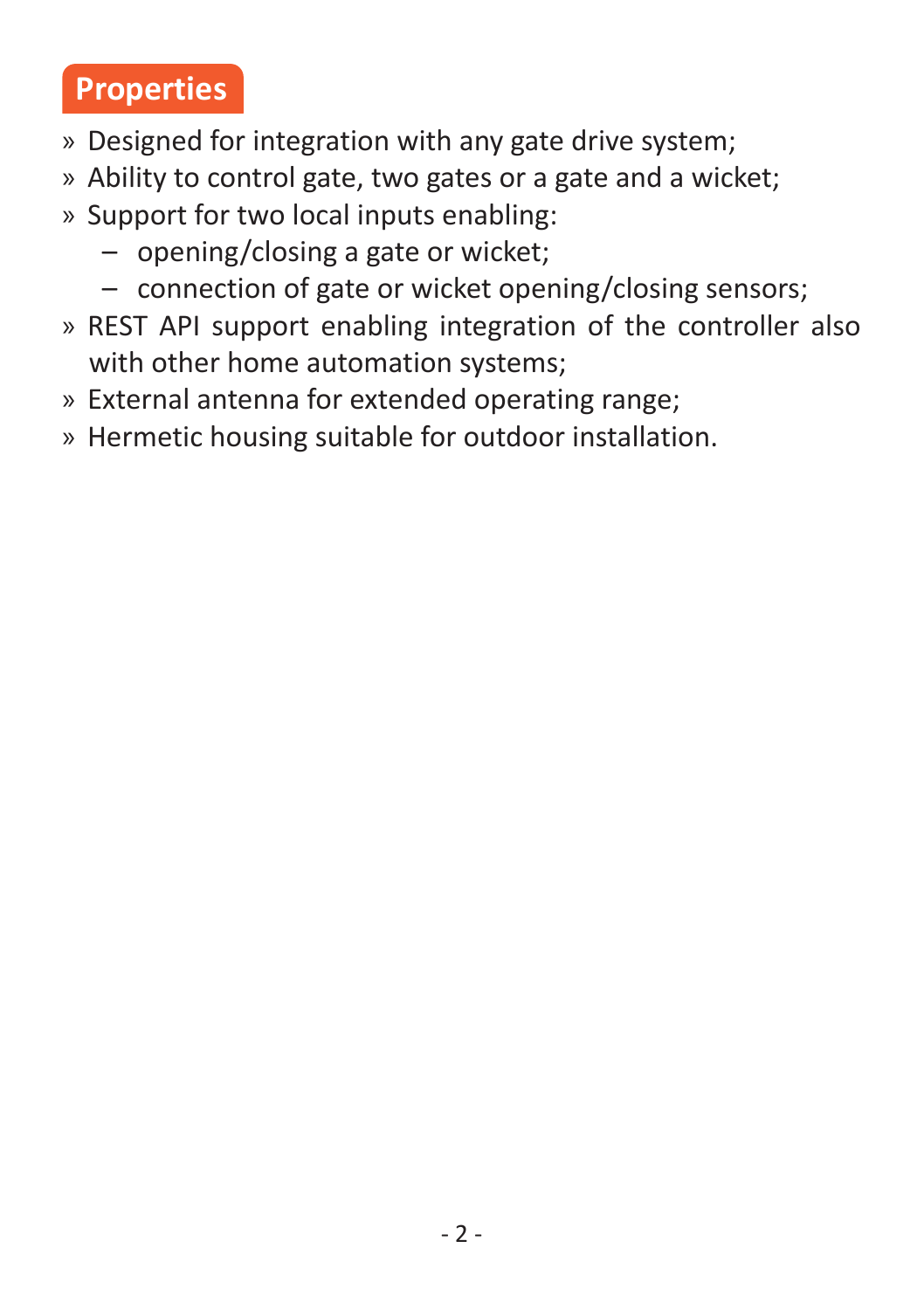# **Configuration**

For the initial configuration of the Fox module, it is necessary to download and run the free Fox application available for mobile devices running the system:

- » Android, version 5.0 or higher;
- » iOS, version 12 or higher.

You can download the ann directly from the stores:

or via the website:

www.fif.com.pl/fox

On the above page, you can also find detailed information on how to configure and operate the devices and the Fox mobile app.

- 3 -





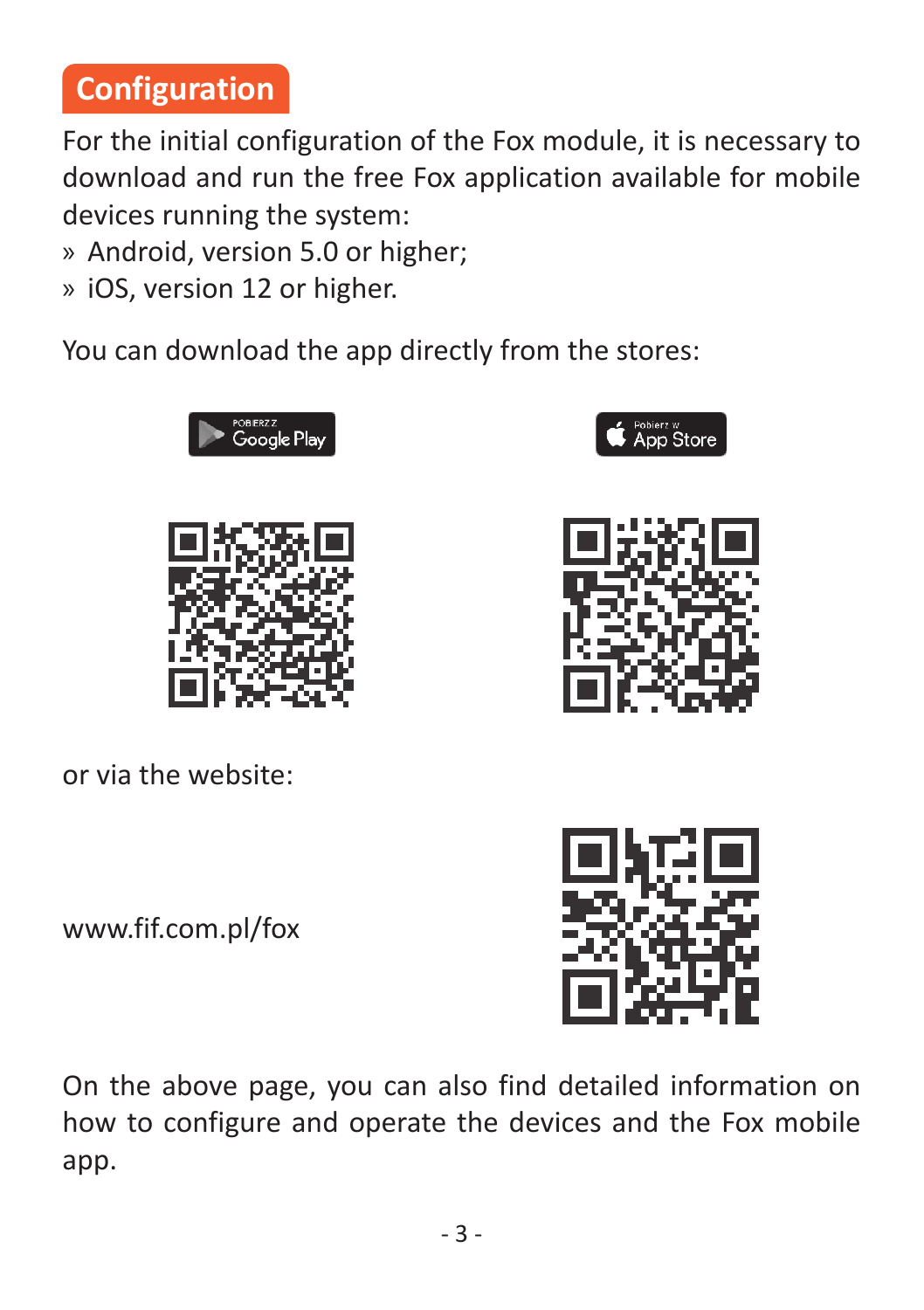

#### **Description of terminals**

- 1,2 power supply (polarization any)
- $3 (+)$  OUT1, output 1 (OC)
- 4 (–) OUT1, output 1 (OC)
- 5 (+) OUT2, output 2 (OC)
- 6 (–) OUT2, output 2 (OC)
- 7 (+) IN1, input 1
- 8 (-) IN 1, input 1
- 9 (+) IN2, input 2
- 10  $(-)$  IN 2, input 2



The inputs **IN 1** and **IN 2** are voltage inputs. The input will be active when voltage is applied between the **+** and **–** terminals.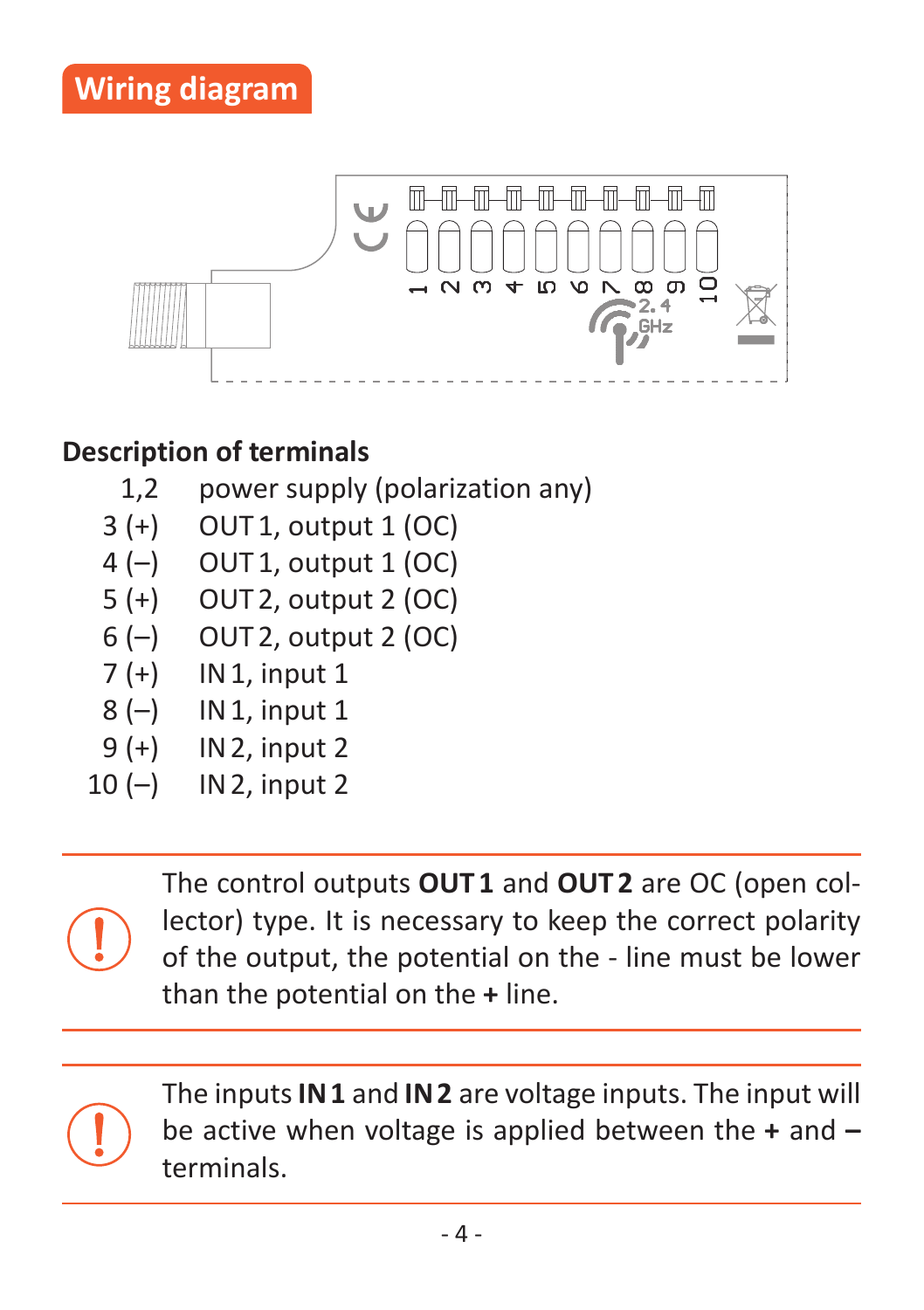**Example connections**



Example connection with Nice MC 424 controller Example connection with Nice MC 424 controller (Note! COMMON has a positive potential) (**Note!** COMMON has a positive potential)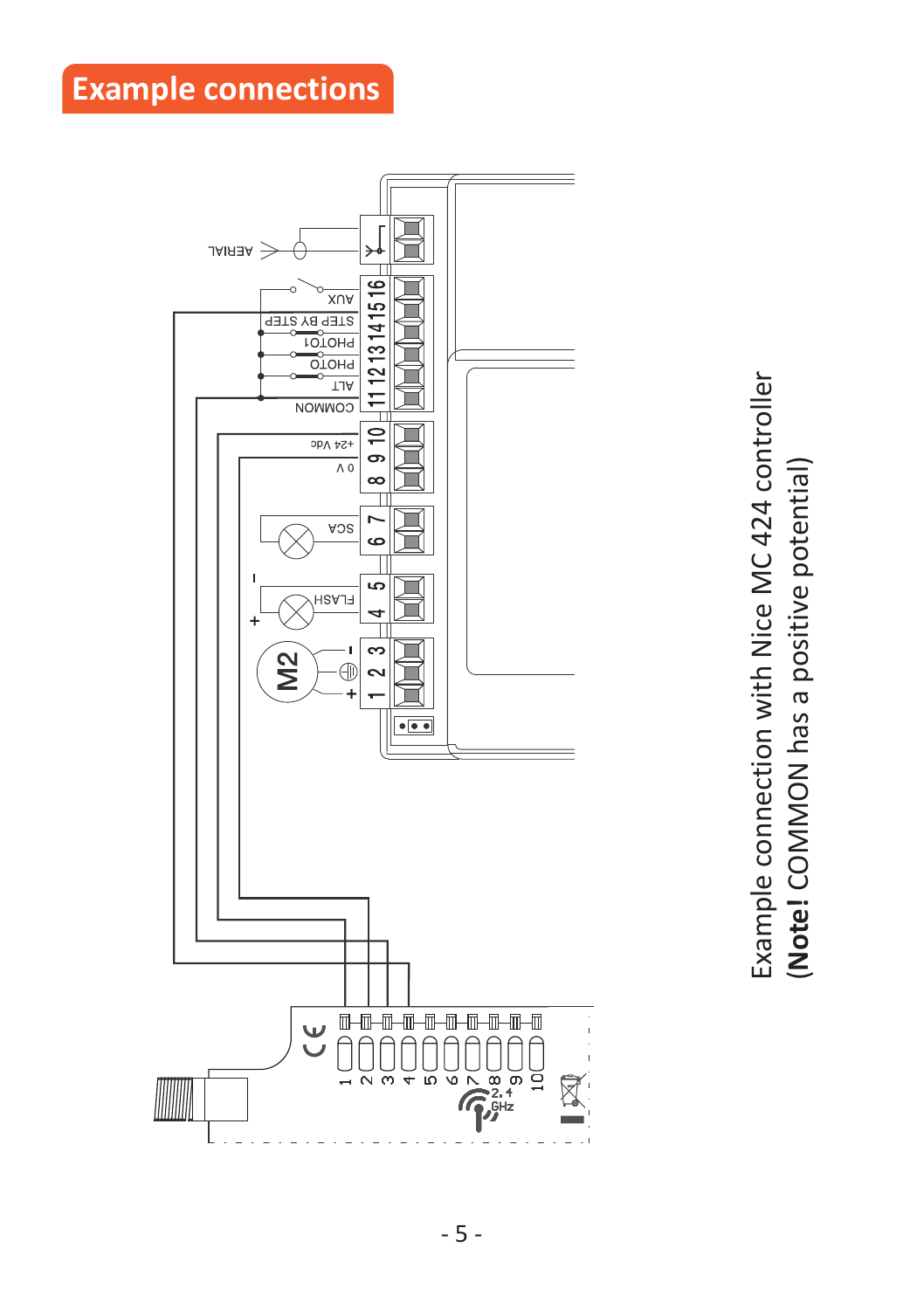

Example connection with Beninca Core controller Example connection with Beninca Core controller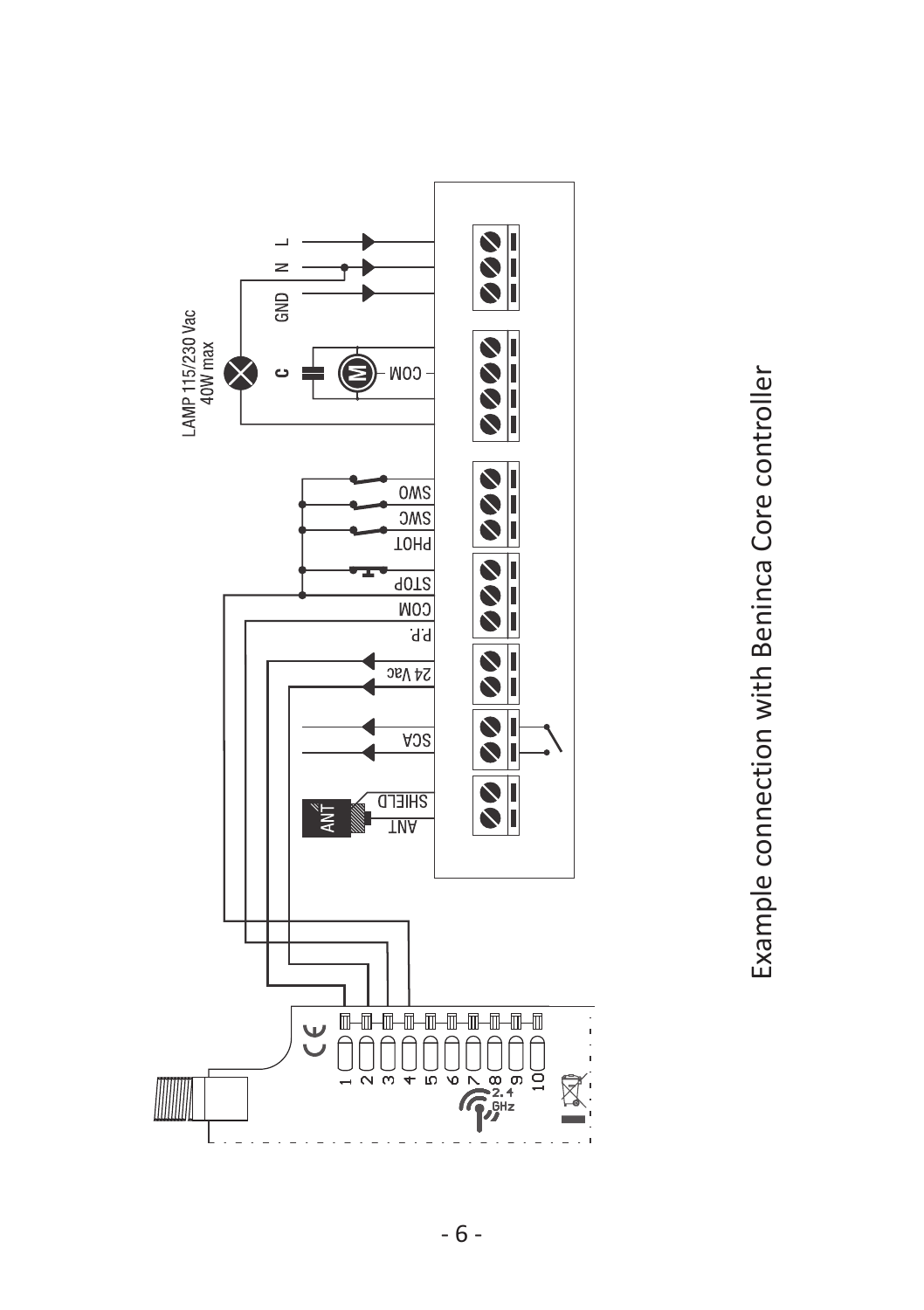

Example connection with FAAC 741 controller Example connection with FAAC 741 controller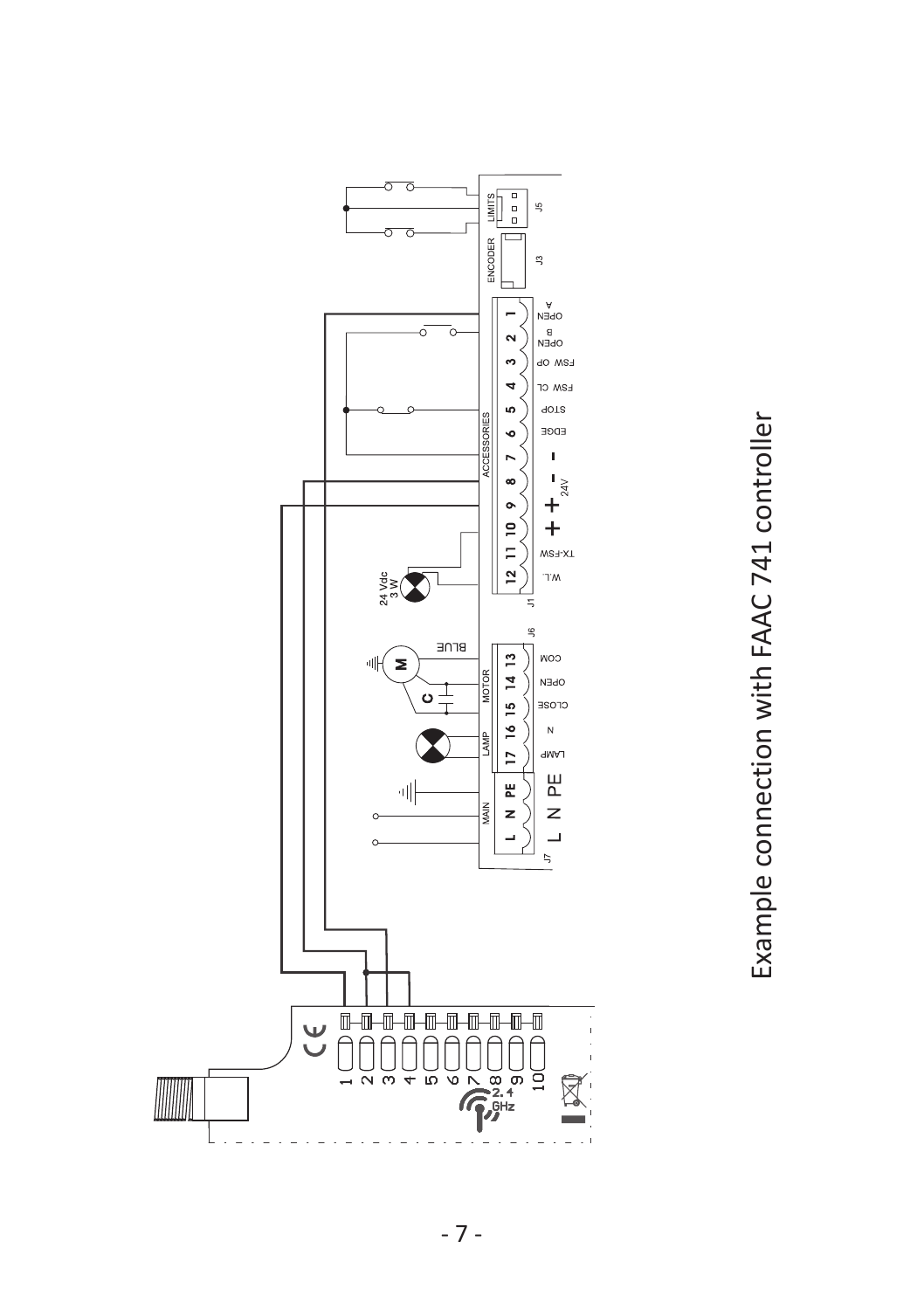## **First launch**

After connecting the device to the power supply, it is recommended to personalize the device.

Personalization is the process of assigning passwords to access the device and setting up a connection to the home Wi-Fi network and (optionally) remote access to the device via the F&F cloud.

> Do not leave the device switched on without performing the personalization. There is a risk that another user of the Fox application will gain access to your device. If you lose access to your Fox device, follow the procedure described in **Restore factory settings** section.

For a detailed description of how to use the Fox application, see the context-sensitive help for the application (available under the "i" key in the mobile application) or go to www.fif.com.pl/fox/gate.

- 1. Start the Fox application.
- 2. Open the program menu  $\ell \equiv$  symbol in the upper left corner of the screen) and select the **Start** command.
- 3. In the system selection window, press the wireless system icon and follow the directions in the following screens:
	- **Remote access**

Remote access configuration is necessary when you need to be able to access and control your Fox devices from outside your home when your phone app and Fox modules are not connected to the same local network. If you do not have a remote access account, create one by pres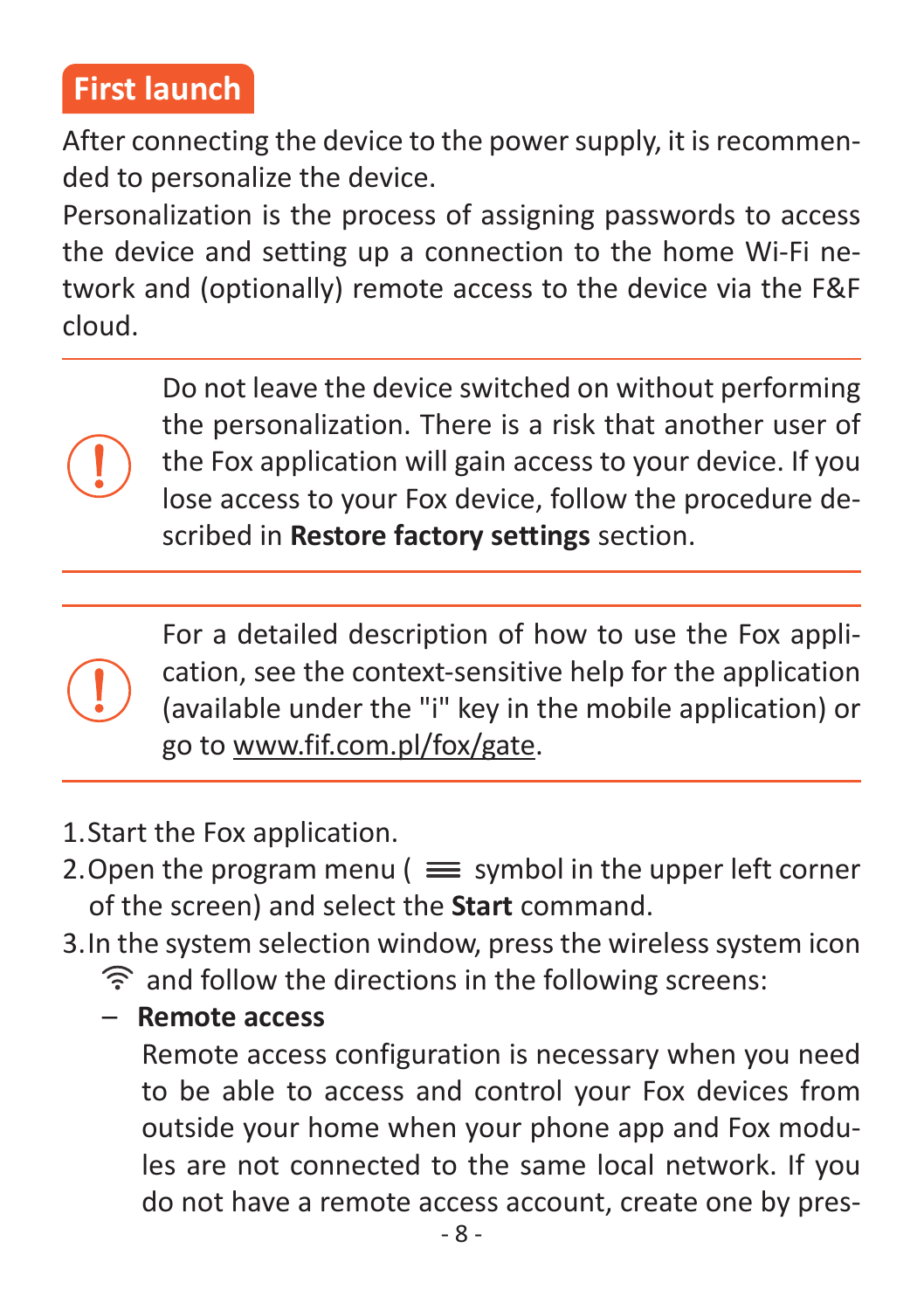sing **Create Account** button and following the instructions displayed by the application. If you are adding an existing account to the application, you need to enter its parameters into the application: email address used to create an account in the cloud and a password to access the cloud and add more devices. In the first field (**Name**), enter the name under which the account will be displayed in the application. After entering the data, press the **Add** button.

Adding an account is a one-time action. The created account is visible in the list at the bottom of the screen and can be used to personalize subsequent devices. In this case, you can skip the **Remote Access** screen by pressing the **Next** button.

Remote access can be set independently for each device in a further customization step. Lack of remote access does not block the functionality of the device, it can still be accessed within the local Wi-Fi network.

#### – **Password manager**

Each Fox device allows you to enter two passwords: an administrator who has full configuration and device control rights, and a user who can control devices but without access to configuration settings.

First, add passwords to the password manager. One or two predefined passwords are then substituted for the personalized controllers. To add a new password to the password manager, you must: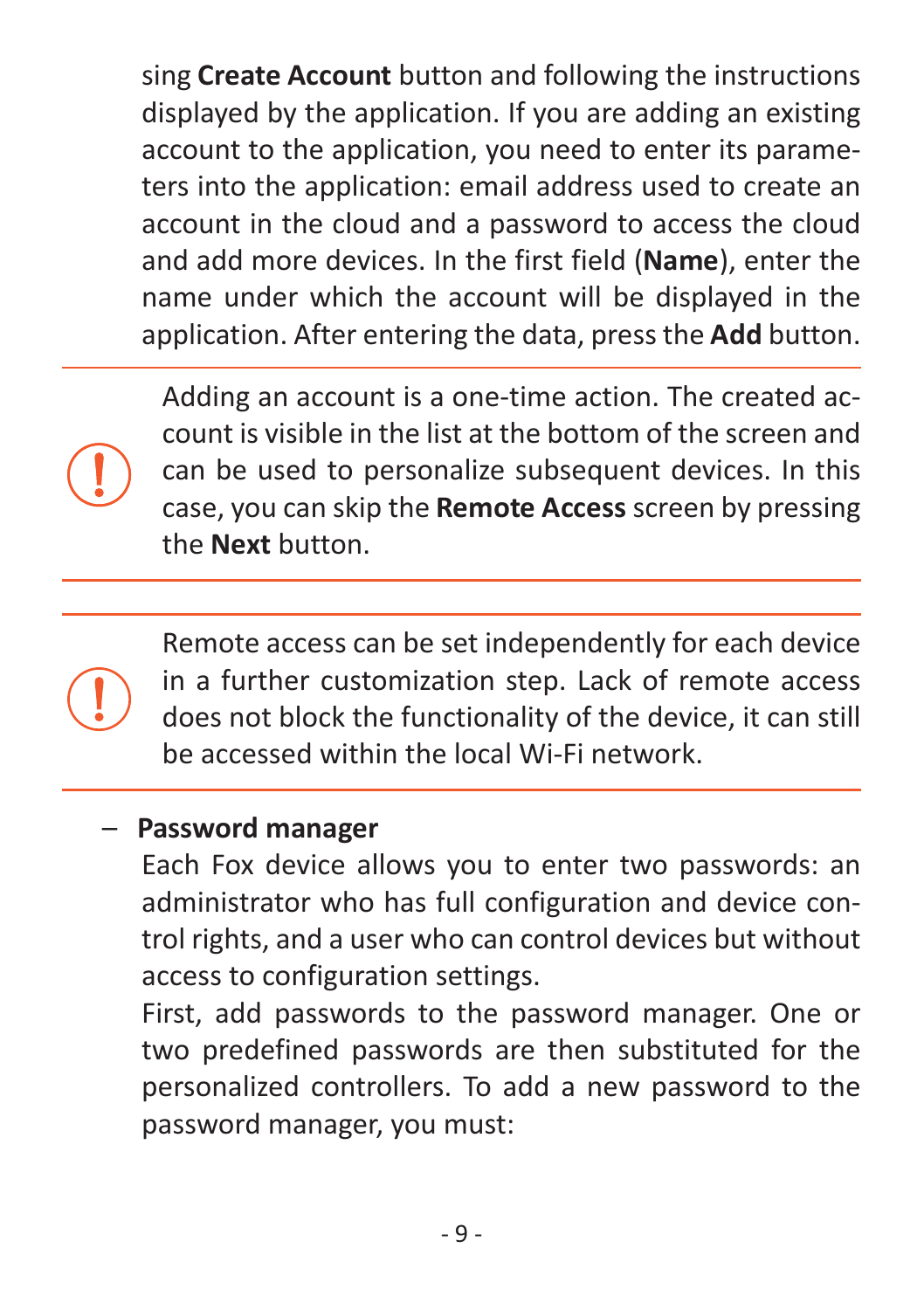- › In the **Enter name** field enter a description of the password under which it will be visible on the device manager list (such as Home administrator, living room user),
- › In the **Enter password** field, enter the content of the password,
- › Press the **Add** button.

The password is the key to access the device. Devices can be grouped using the same passwords, and permissions to these groups can be delegated in the form of an assigned access password. This way, by deciding which passwords go to which users, you can freely manage access to devices.

For more information on the role of passwords and their use in user management, go to: www.fif.com.pl/fox.

**To remove user rights to a selected device, change the access passwords on it.**

Deleting a password from the **Password Manager** will lose access to all devices using the deleted password.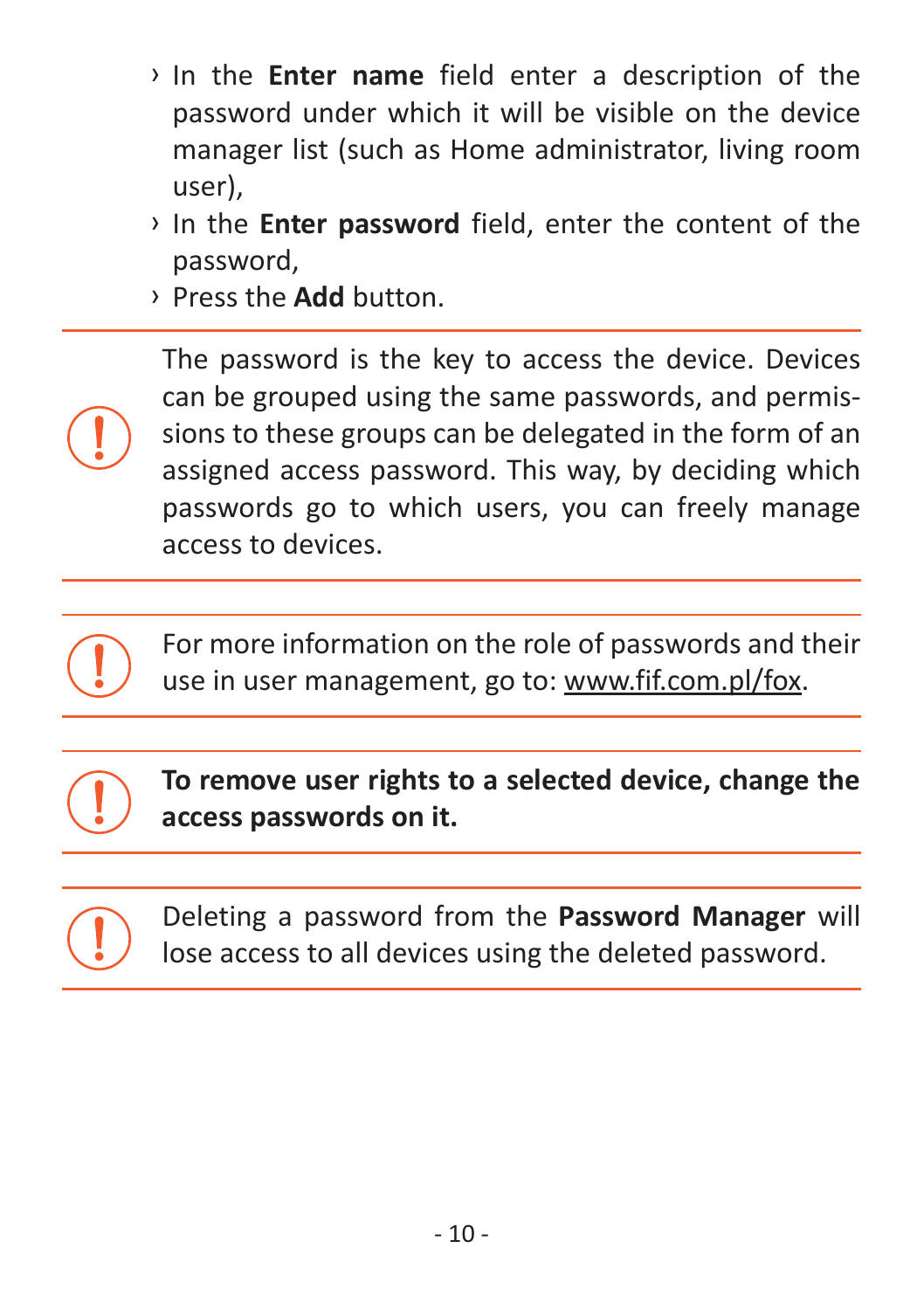#### – **Calendar manager**

Allows you to add links to online calendars that can be used to program the operating cycle of Fox controllers. More information can be found at: www.fif.com.pl/fox.



The functionality of the calendars is not supported by the Gate controller.

#### – **Search**

Based on the previously entered information (remote access and password list), the application will start searching for devices.

Before you start searching, you need to enable the Bluetooth function on your phone and agree to access the location. This will allow you to directly search for nearby Fox devices.

The ann searches for:

- › available devices nearby that are in factory mode;
- › devices available on your local network or connected to cloud accounts for which passwords were previously entered into **Password Manager**.

The gray icon and gray device description indicate devices detected nearby via a Bluetooth connection. To add such a device click on the Bluetooth icon on the right side of the description and wait for the connection to be established. Once the connection is established, the icon and description turn white.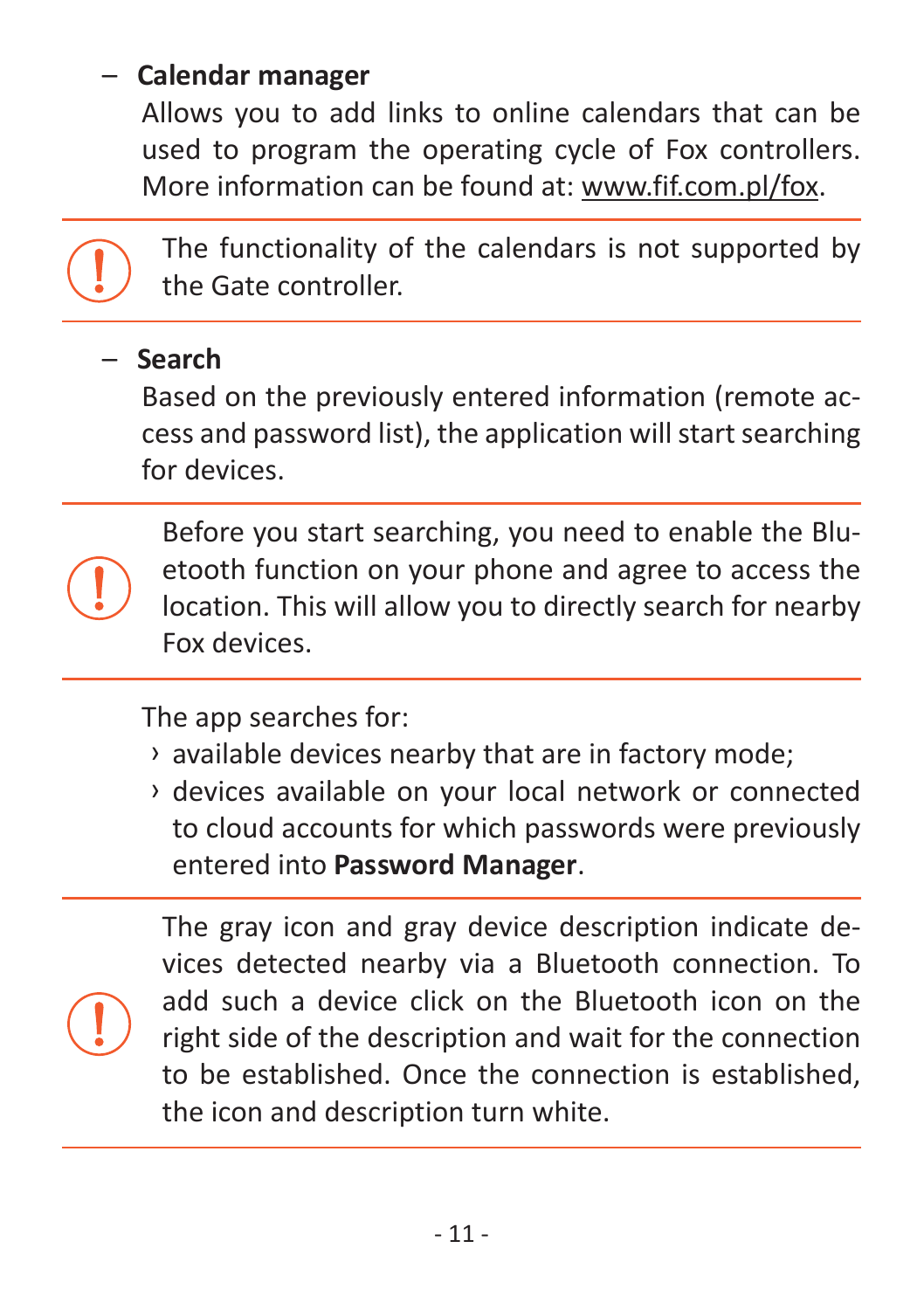Pressing the "+" button adds device support to the application. For controllers in factory mode, the customization mechanism for the selected module is started here and the instructions in the **Device Configuration** window must be followed:

- › Enter the name under which the device will be displayed;
- › From the drop-down list of passwords, select the password for the administrator and user;
- › Set the parameters of the Wi-Fi network (network name and password) to which the device will connect;

Fox controllers can only connect to Wi-Fi networks operating in the 2.4 GHz band.

- › Set other configuration parameters as necessary: user password, remote access account, link to the programmers calendar, and the time zone and location of the device necessary for proper operation of the programmers;
- › After entering all the data, press the **OK** button and wait for the configuration to be sent to the device. The application will continuously display messages about the progress of saving the configuration and inform about possible errors;
- › When the configuration is saved correctly, the device disappears from the list of retrieved devices and is moved to the list of devices visible in the application.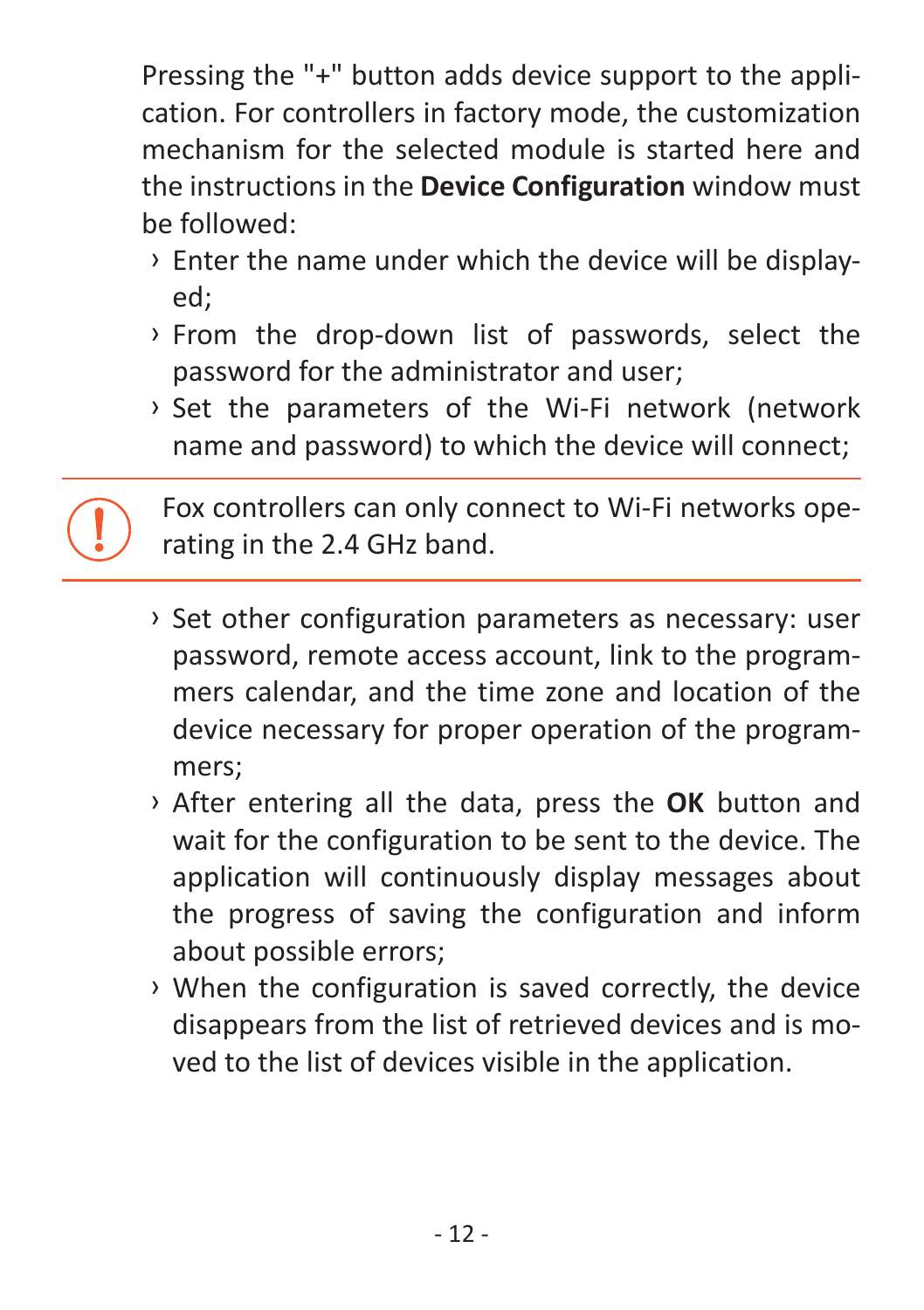If you personalize more devices, you can use the **Set Defaults** option at the top of the **Device Configuration** screen. Pressing this button will substitute all recently entered data (passwords, Wi-Fi settings, remote access, calendar, location and time zone) into the new device.

## **LED signalling**

The status of the module can be directly assessed by the STATUS light located on the front of the device.

The grey color actually corresponds to the green LED and the black color to the red LED.

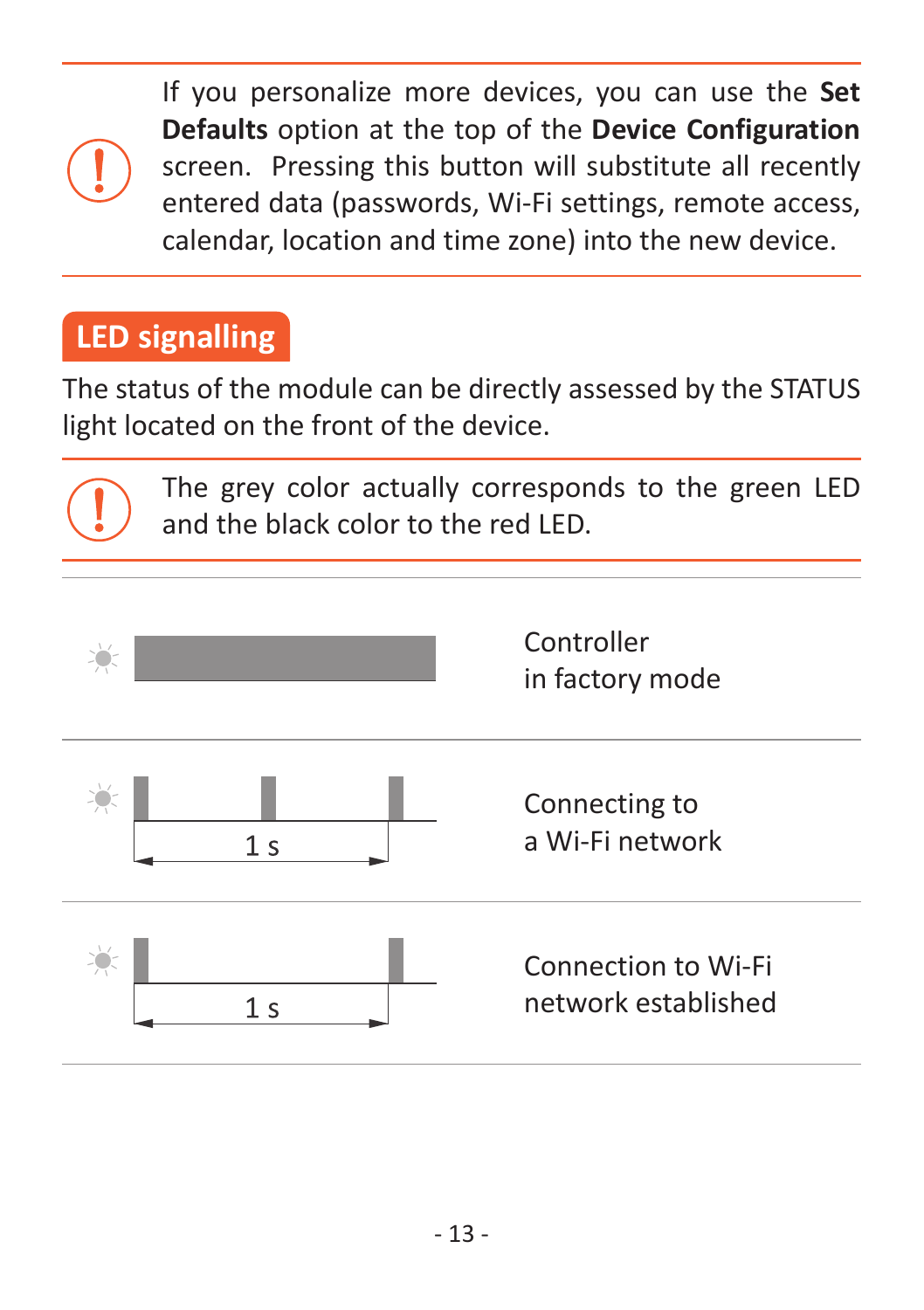

## **Restore factory settings**

In case of lack of access to the controller, for example due to lost passwords, it is recommended that you reset the access passwords and then reconnect and configure the controller using the Fox application.

To reset passwords:

- 1. While the controller is operating, press and hold the PROG button on the front of the controller. When the button is pressed, the green LED will start to flash rapidly.
- 2. After about 5 seconds, the LED will turn off and you should release the PROG button.
- 3. Press the PROG button briefly, the green LED will light up again.
- 4. Press and hold down the PROG button. After about 3 seconds, the previously switched on green LED control light will start to flash. After another 3 seconds, it will go out and the red LED light up.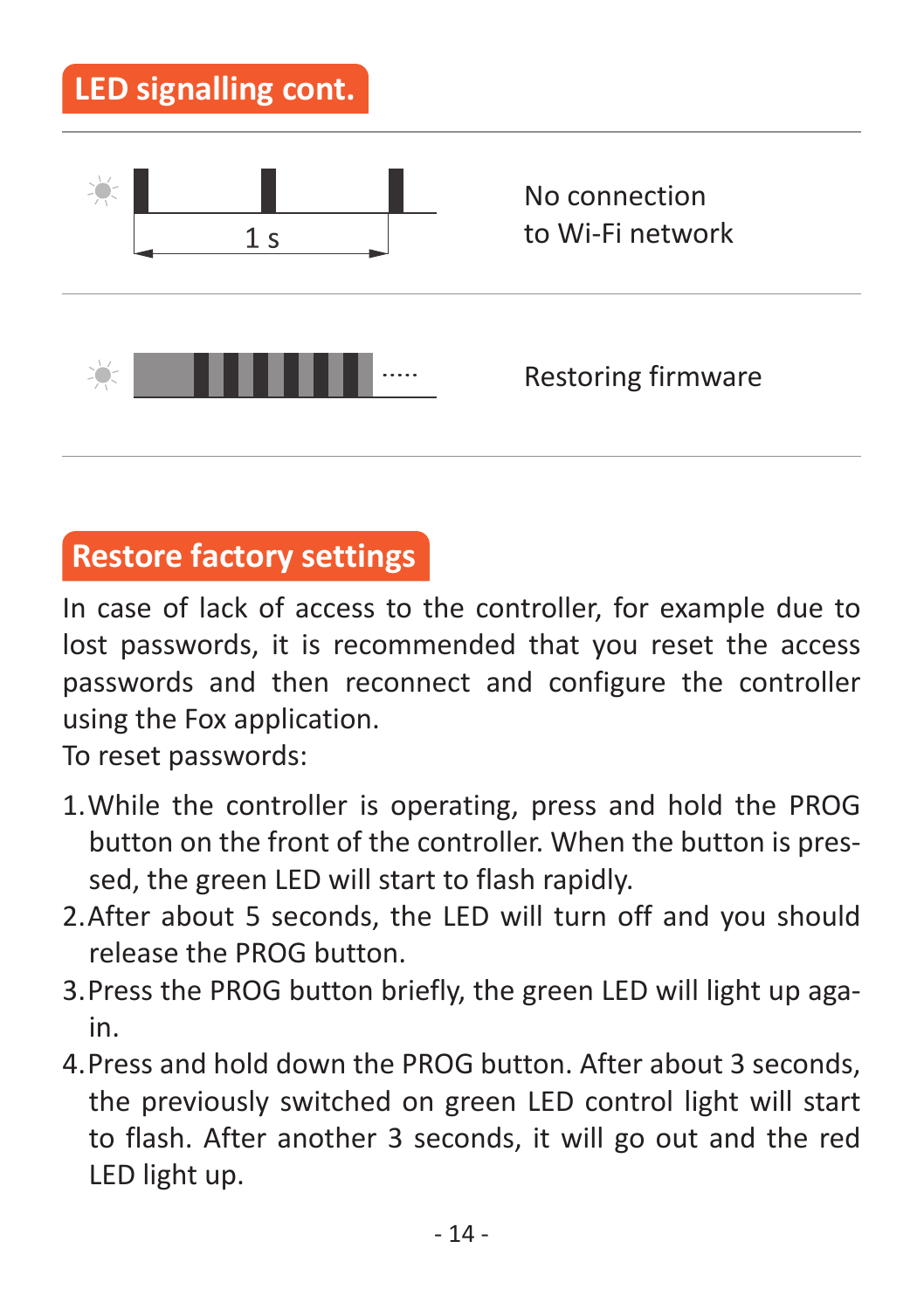- 5. Release the button after a few seconds the indicator LED will turn green and the controller will restart.
- 6. After completing this procedure, the access passwords and parameters for remote access have been cleared. You can now search for your device again in the app and personalize it again.

## **Technical data**

| power supply                | $9\div30$ V DC                                   |
|-----------------------------|--------------------------------------------------|
| control inputs              | 2                                                |
| control voltage             | $9\div30$ V DC                                   |
| control pulse current       | $<$ 3 mA                                         |
| control outputs             |                                                  |
| type                        | open collector                                   |
| maximum load current (AC-1) | $<$ 20 mA                                        |
| voltage                     | 40 <sub>V</sub>                                  |
| power consumption           |                                                  |
| standby                     | <1.2 W                                           |
| operation (output ON)       | $<$ 1.5 W                                        |
| communication               |                                                  |
| radio frequency             | 2.4 GHz                                          |
| transmission                | Wi-Fi                                            |
| radio power (IEEE 802.11n)  | $<$ 13 dBm                                       |
| receiver sensitivity        | $-98$ dBm                                        |
| terminal                    | $0.14 \div 0.5$ mm <sup>2</sup> spring terminals |
| working temperature         | $-20 \div 55^{\circ}$ C                          |
| dimensions                  |                                                  |
| without antennas            | 42×89×31mm                                       |
| anntena length/working part | 1 m/25 mm                                        |
| mounting                    | surface                                          |
| ingress protection          | <b>IP65</b>                                      |